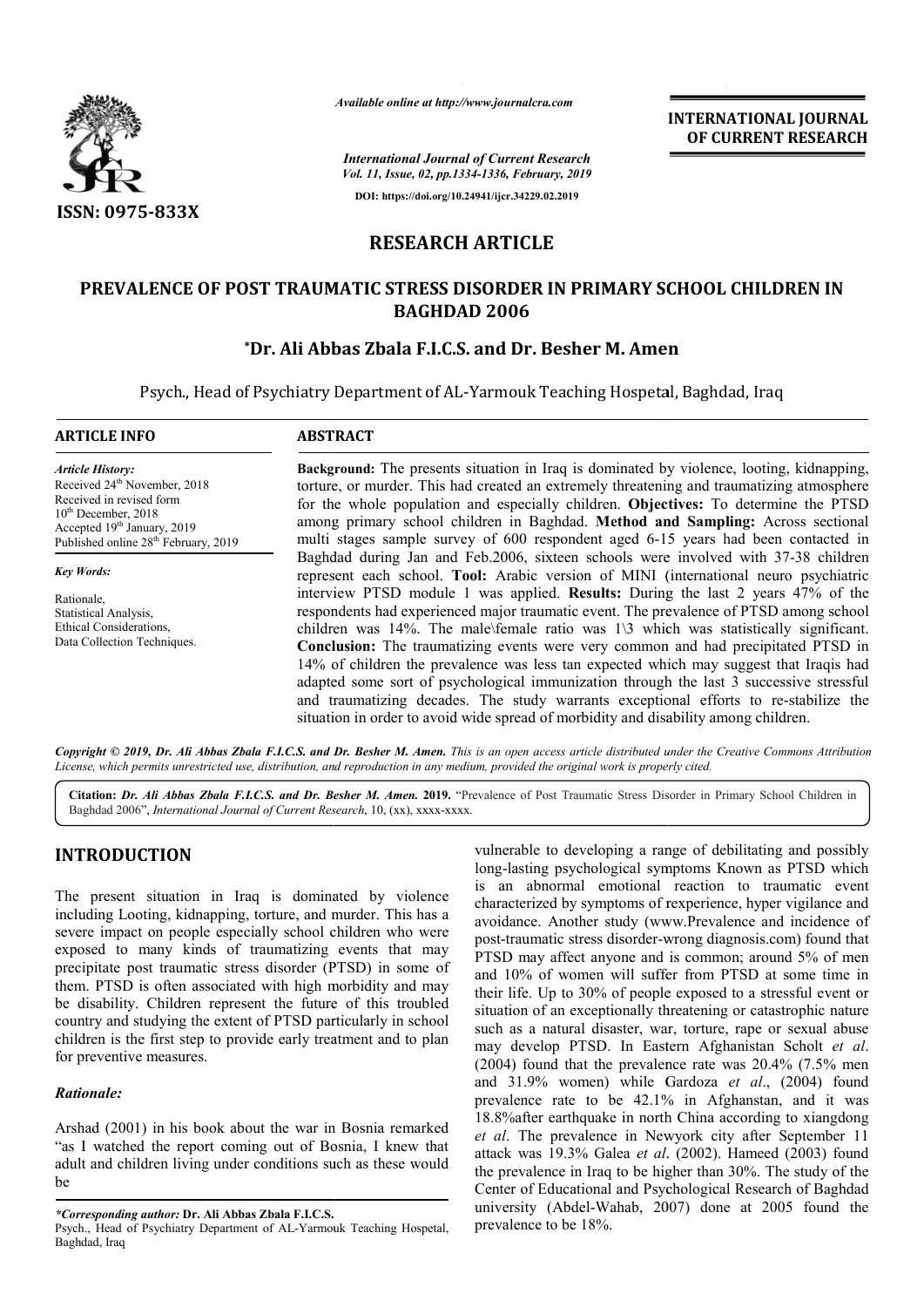*Objectives:* To determine prevalence of PTSD in primary school children in Baghdad.

# **MATERIALS AND METHODS**

**Design:** Cross sectional study (Prevalence survey).

**Setting:** 16 schools in Baghdad.

#### *Sampling:*

- Multistages sampling method had been used involving the 4 educational Sectors of Baghdad (Karkh 1,2 Risafa 1,2) as the base for stratification as the sample size was 600.
- In every stratum we had chosen randomly 4 schools forming a sum of 16 schools as listed in the appendix1. In each school using systematic random sampling we took 37-38 children, 6-7 students from each grade.

#### *Tool*

Arabic version of M.I.N.I (International Neuro-psychiatric Interview PTSD module 'I') was applied (David Sheehan, University of South Florida, (9) dsheehan@hsc.usf.edu,

*Data collection techniques:* Direct interview with the children had been conducted by two well-trained psychologists.

*Statistical analysis:* We had used descriptive statistics for the prevalence and demographic features, and correlation statistics for associated features using EPI and SPSS11 soft ware.

*Ethical considerations:* A written informed consent was obtained from the parents of every child in order to apply the study on their children (appendix 3)

### **RESULTS**

- A total of 600 primary school children were interviewed, 375 (72%) females and 225 (38%) males from 16 different schools in Baghdad taking 37- 38 children from each school and 6-7 from each grade.
- 100 children from each grade were involved in the study as shown in Table 1.

| <b>GRADE</b> | <b>MALE</b> | <b>FEMALE</b> | <b>TOTAL</b> |
|--------------|-------------|---------------|--------------|
| 1            | 43          | 57            | 100          |
| 2            | 43          | 57            | 100          |
| 3            | 29          | 71            | 100          |
| 4            | 30          | 70            | 100          |
| 5            | 20          | 80            | 100          |
| 6            | 60          | 40            | 100          |
|              |             |               |              |
| <b>AGE</b>   | <b>MALE</b> | FEMALE        | TOTAL        |
| 6            | 41          | 36            | 77 (13%)     |
| 7            | 28          | 19            | 47(8%)       |
| 8            | 23          | 50            | 73(12%)      |
| 9            | 16          | 29            | 45(8%)       |
| 10           | 36          | 63            | 99(16%)      |
| 11           | 23          | 66            | 89(15%)      |
| 12           | 27          | 81            | 108(17%)     |
| 13           | 21          | 25            | 46(8%)       |
| 14           | 6           | 6             | 12(2%)       |
| 15           | 4           | $\theta$      | 4(1%)        |
|              | 225         | 375           |              |

- The age of the children was from 6-15 years (with the average 10.3 years). Frequency distribution of children by age
- The no. of children who had been exposed to a major traumatic event during the last 2 years was 283 (47%).
- The children who were affected by PTSD were 84 (21 males 25% and 63 females 75%) giving us prevalence rate of 14%.

| PTSD prevalence | Male | female |
|-----------------|------|--------|
| 84              | 21   | 63     |
| 14%             | 25%  | 75%    |

- Male to female ratio was 1\3 using test of proportion
- $Z=-2.564$  which is more than 0.96.
- P value is less than 0.05 so this ratio is statistically significant.
- The age distribution of the affected children was from 6- 15 years with the average of 10.3 years as shown in table IV.

| 10 | 12%   |
|----|-------|
|    | $1\%$ |
| 5  | 6%    |
|    | 8%    |
| 17 | 20%   |
| 16 | 19%   |
| 18 | 22%   |
| 7  | 8%    |
| 2  | 2%    |
|    | $1\%$ |
|    |       |

- Chi squire was 19.95 with 8 degrees of freedom P value was 0.01.
- **Avoidance symptoms were as such:** 83% avoided thinking about the event, 71%had trouble in recalling some important part of what happened, 44%become less interested in hobbies and social activities, 63% felt detached and estranged from others, 63% noticed their feelings are numbed, and 69% felt their life will be shortened.
- Hyper arousal symptoms were as such: 63% had difficulty sleeping, 63% were irritable, 54% had difficulty in concentrating, 53% were nervous, 81% were easily startled.
- The symptoms significantly interfered with the school work, social activities, or caused significant distress in 77% of the sample.

### **DISCUSSION**

- 47% of the sample of children had been exposed to a major traumatic event during the last 2 years, which points out to the volatile and violent environment we are living in and especially our children. This warrants exceptional efforts to re-stabilize the situation in order to avoid wide-spread morbidity and disability amongst those children.
- 14% of the children met the diagnostic criteria of PTSD, which may suggest that Iraqis and especially children had adapted in one way or another to stressful and traumatic events probably because these events became chronic and acted as a psychological immunization.
- The prevalence rate of PTSD was lower than expected compared with similar studies elsewhere 22.2% African